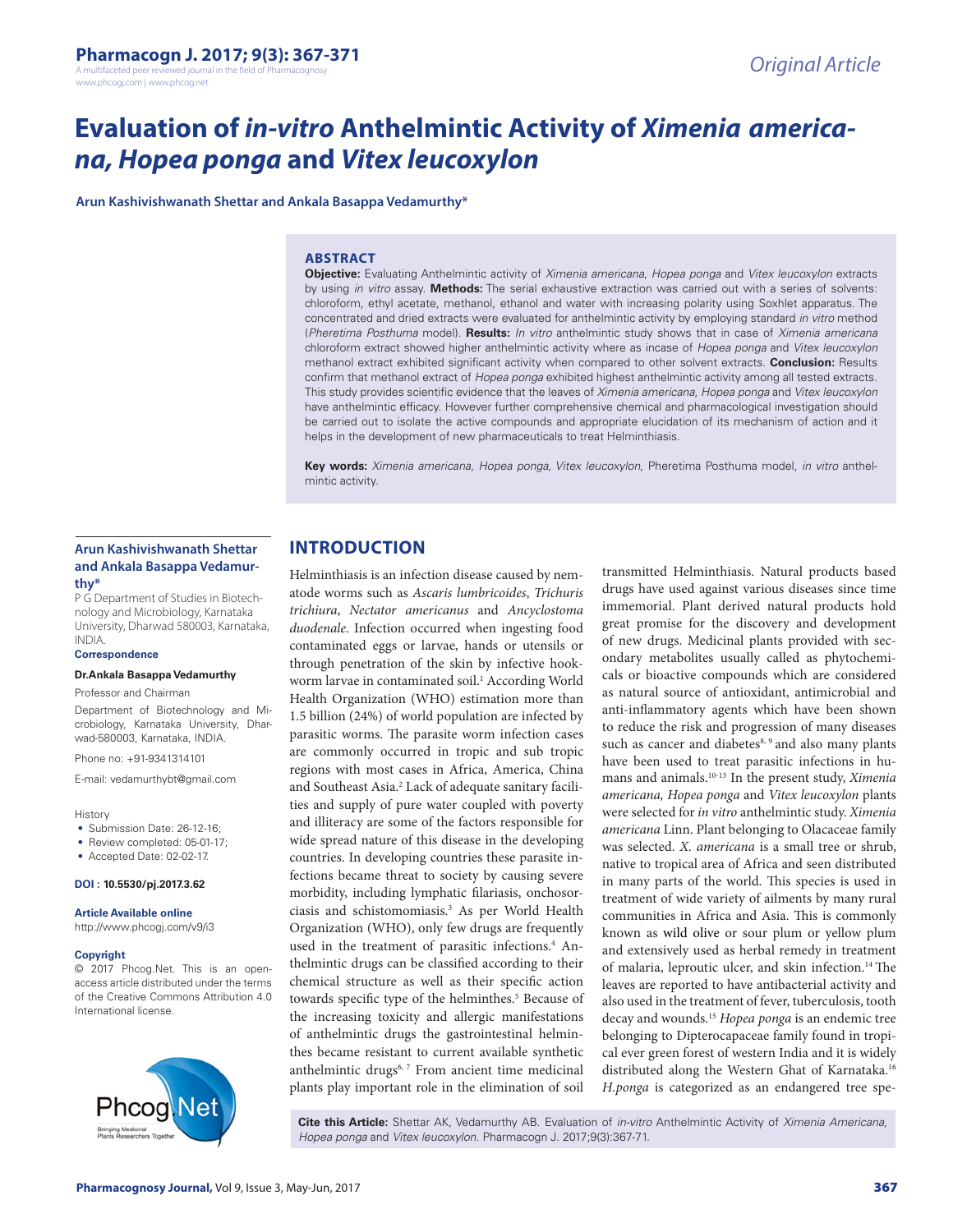cies under the International Union for Conversation of Nature Red List of threatened species. This plant was reported to be used as traditional medicine in the treatment of piles and snake bite.17 Bark of *Hopea ponga* is known to have high content of tannin and acts as astringent.18 *Vitex leucoxylon* is commonly known as five leaved chaste tree and belongs to the verbenaceae family. It is small to large deciduous tree, growing up to 20 m in height. It is widely distributed along the Western Ghats of India. The leaves of *V.leucoxylon* are reported to have medicinal properties like relieving headache, fever and catarrh.<sup>19</sup> Reports indicate that aqueous and ethanolic extracts of *V.leucoxylon* leaves possess antipsychotic, antidepressant, analgesic, anti-inflammatory, anti-parkinsonian and antimicrobial activities.<sup>20, 21</sup> However these three above mentioned plants have not been subjected for investigation for their anthelmintic activity. With this background, the present study was undertaken to evaluate anthelmintic properties of *Ximenia americana, Hopea ponga* and *Vitex leucoxylon*.

## **MATERIALS AND METHODS**

#### Plant collection

Leaves of *Ximenia americana, Hopea ponga* and *Vitex leucoxylon* were collected from Anashi forest range of Western Ghats, Uttar Kannada District, Karnataka, India during the period of May, 2015. The leaves were identified and authenticated by Dr. Kotresha K, Dept of Botany, Karnatak Science College, Dharwad; Karnataka by referring to the voucher specimen deposited in the Dept of Botany, Karnatak Science College, Dharwad, Karnataka. Fresh plant leaves material was collected and washed under running tap water, shade dried and then homogenized to coarsely powder. The powder was stored in airtight containers at -20 °C for further use for crude solvent extraction.

Drugs and chemicals

All the solvents, chemicals and the standard drug Piperazine citrate (SD Fine Chemicals Ltd., Mumbai).

## Crude Extraction

Coarsely powdered dried leaves of *Ximenia americana, Hopea ponga*  and *Vitex leucoxylon* (100g each) were subjected to successive solvent extraction using soxhlet apparatus separately. The extraction of each plant leaves material was done with different solvents in their increasing order of polarity which includes chloroform, ethyl acetate, methanol, ethanol and distilled water. Each time the plant material was dried and later extracted with next high polar solvents (following the strategy of extraction in series of increasing the solvent polarity). All extracts were concentrated in Buchi rotary evaporator, followed by removal of traces of solvent by using desiccator.

## Test organism

Indian adult earthworms (*Pheretima posthuma*) collected from the University of Agriculture Sciences, Dharwad, India. The earthworms were maintained under normal vermicomposting medium with adequate supply of nourishment and water. Before the initiation of experiment the earthworms were washed with normal saline. Adult earthworms of approximately 4 cm in length and 0.2‐0.3 cm in width were used for the experiment. This organism was selected model for anthelmintic activity due to its anatomical and physiological resemblance with the intestinal roundworm parasites of human beings.<sup>22, 23</sup>

## Extract preparation for experiment

The porously powdered plants material was used for extract preparation. After extraction, the crude extract was stored in desiccator until further use. Each solvent extracts and standard drug Piperazine citrate were dissolved in 0.5% DMSO in normal saline (v/v). Whereas, the crude aqueous extract of all plants was directly dissolved in normal saline and used for evaluation for anthelmintic activity.

## Anthelmintic activity

The anthelmintic activity of *Ximenia americana, Hopea ponga* and *Vitex leucoxylon* extracts was evaluated by the following the method of Dash *et al*. 24 For each plant Twenty seven groups of animals with three earthworms in each groups, each earthworm were separate released into 20 ml of desired formulation in normal saline, Group 1 earthworm were released in 20 ml normal saline in a clean Petri plate. Group 2, 3, 4, 5, 6 earthworms were released in 20 ml normal saline containing 50, 100, 150, 200 and 250 mg/ml of chloroform extract respectively. Similarly, group 7, 8, 9, 10, 11 earthworms were released in 20 ml normal saline containing 50, 100, 150, 200 and 250 mg/ ml of ethyl acetate extract respectively. Same thing will be followed for methanol, ethanol and aqueous extracts for each plant till reach of group 26. Group 27 earthworms were released in 20 ml normal saline containing standard drug piperazine citrate (100 mg/ml). Earthworms were observed; the time taken for paralysis and the time taken for death was monitored and documented in minutes. Paralysis time was analyzed based on the behavior of the earthworm with no revival body state in normal saline medium. Death was concluded based on total loss of motility with faded body color.<sup>25</sup>

## Statistical analysis

All experiments were performed in triplicates (n=3) and the data are presented as the mean ± standard error. Differences between the means of the individual groups were analyzed using the analysis of variance procedure of SPSS software 20 Version (IBM). The significance of differences was defined at the  $p < 0.05$  and  $p < 0.01$  level.

# **RESULTS AND DISCUSSION**

Helminthes are classified as eukaryotic endoparasites because they live inside the body, unlike parasites like lice and fleas that live outside their host. Most diseases caused by helminthes are of chronic in nature they probably cause more morbidity and greater economic and social deprivation among humans and animals. Especially in the India incidence of these diseases is at high rate especially during wet seasons with high as 100% incidence. In the India many anthelmintic drugs are available in market but these are of high cost and limited effective control over parasitic infections.<sup>26, 27</sup> Plant products are frequently considered to be less toxic and significantly free from side effects than synthetic ones.<sup>28</sup> In the present study the concentrated and dried extracts *Ximenia americana, Hopea ponga* and *Vitex leucoxylon* were evaluated for *in vitro* anthelmintic activity by varying the concentration (50-250mg/20ml) with using Indian earth worm (*Pheretima posthuma*) as animal model. In case of *Ximenia americana* many investigations have validated the use of roots in the treatment of leprosy, syphilis, dysentery, and wounds. The stem bark has been reported to have anti-trypanosmal activity. The root bark and leaf of *Ximenia americana* is used as herbal medication for the cure of many ailments by Northern part of Nigeria.<sup>29</sup> In our previous studies the aqueous and methanolic leaf extracts of *X. americana* showed significant antioxidant and anti-inflammatory activities.30 In the present study among different solvent extracts of *Ximenia americana* chloroform extract exhibited highest anthelmintic activity with paralysis time 24.66 ± 1.20185 (min) and death time of 39.66±0.88192 (min) and it was compared with standard drug Piperazine citrate (shown in Figure 1). The anthelmintic activity of remaining extracts was depicted in **Table 1**. In case of *Hopea ponga* and *Vitex leucoxylon* among five solvent extracts methanol extract of *Hopea ponga* showed very good and significant anthelmintic activity on comparison with other tested extracts with paralysis time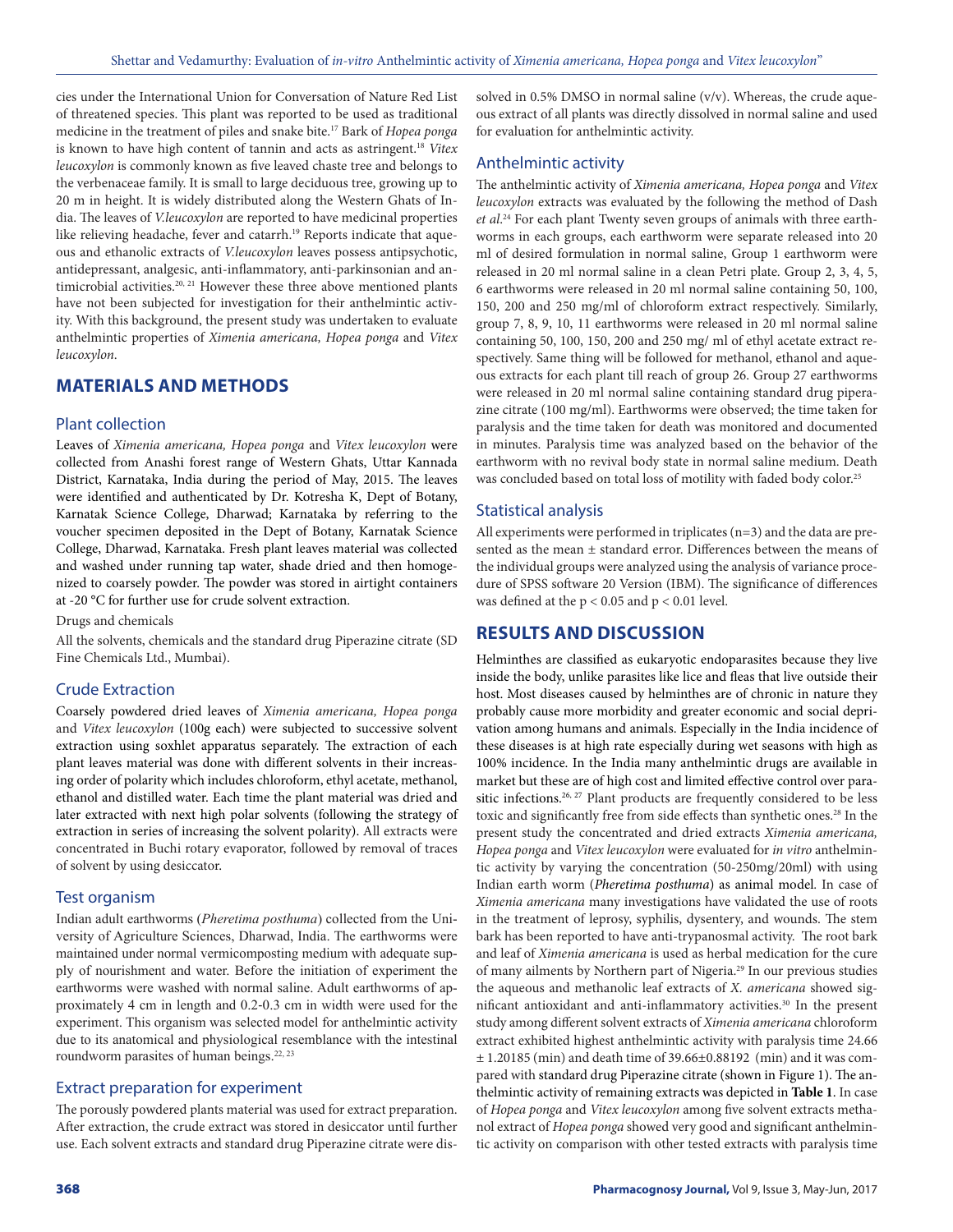

**Figure 1:** *In vitro* Anthelmintic activity of different solvent extracts of *Ximenia americana* against *Pheretima posthuma*



**Figure 2:** *In vitro* Anthelmintic activity of different solvent extracts of *Hopea ponga* against *Pheretima posthuma*



*leucoxylon* against *Pheretima posthuma*

18.33 ± 1.45297 (min) and death time of 42.00 ± 2.30940 at 250mg/20ml concentration and other remaining extracts not shown promising activity and the results are shown in Table 2 and Figure 2 and the results of tested extracts of Vitex leucoxylon are shown in Table 3 and Figure 3. Even in many previous studies methanol extract of these both plants possess several biological activities i.e. methanolic extract of seed wings of *Hopea ponga* exhibits antioxidant and antibacterial activity.<sup>31</sup> Even the root and bark of *V.leucoxylon* are reported to use as astringent and febrifuge.32 Many hepatoprotective agents were isolated from leaves and bark

of *V.leucoxylon* which includes β-sitosterol, vitexin, isovitexin and aucubin.33 The results indicate that All medicinal plants and their extracts cannot exhibit anthelmintic activity in the present study also among three plants with twenty five solvent extracts only methanol extract of *Hopea ponga* and chloroform extract of *Ximenia americana* shown appreciable anthelmintic activity in performed *in-vitro* assay where as other tested extracts showed the least anthelmintic activity. These results correlating with the recent work has been done on anthelmintic activity of *Artabotrys hexapetalus* (*Linn.f*) and *Kalanchoe pinnata.*34, 35

## **CONCLUSION**

In the present study in performed *in-vitro* method for anthelmintic activity shows that all the tested extracts of *Ximenia americana, Hopea ponga* and *Vitex leucoxylon* showed anthelmintic activities but among tested extracts methanol extract of *Hopea ponga* and chloroform extract of *Ximenia americana* exhibited higher anthelmintic activity over all extracts with good timing for both paralysis and Death time. At the concentration 250mg/20ml Chloroform extract of *Ximenia americana* taken 24.66 min to cause paralysis in *Pheretima posthuma* whereas methanol extract of *Hopea ponga* taken 18.33 min but standard drug Piperazine citrate taken 29.33 min at 100mg/20ml concentration. In case of causing death in *Pheretima posthuma* both chloroform extract of *Ximenia americana* and methanol extract of *Hopea ponga* taken almost nearest timing i.e. 39.66 min and 42 min respectively. Based on the present study results it can be used for the development of new pharmaceutical drugs for treatment and curing of Helminthiasis and also this study shows that these extracts offer a safe method or supplement treatment strategy to control Helminthiasis. However further comprehensive chemical and pharmacological investigation should be carried out to isolate the active compounds and appropriate elucidation of its mechanism of action and it helps in the development of new pharmaceuticals to treat Helminthiasis.

# **ACKNOWLEDGEMENT**

The authors would like to thank Department of Biotechnology and Microbiology, Karnataka University, Dharwad, Karnataka, India for providing necessary facilities and laboratory for doing this research work.

# **CONFLICT OF INTEREST**

We wish to confirm that there are no known conflicts of interest associated with this publication.

## **ABBREVIATIONS USED**

%: Percentage; g: Gram; mg: Milligram; ml: Milliliter; min: Minutes; cm: Centimeter

## **REFERENCES**

- 1. WHO, Epidemiology of Soil-Transmitted Helminthiases, Geneva: WHO, 2011, [Online] Available from: http://www.who.int/intestinal\_worms/epidemiology. / en/ [Accessed on 5<sup>th</sup> May, 2014].
- 2. WHO, Media Centre: Soil-Transmitted Helminth Infections [Internet], Geneva: WHO, 2014, [Online] Available from: http://www.who.int/mediacentre/factsheets/fs366/en/ [Accessed on 5<sup>th</sup> May, 2014].
- 3. Tripathi KD, Essentials of Medical Pharmacology, 6<sup>th</sup> Ed., Jaypee Brothers Medical Publishers, (P) Ltd. New Delhi (2008). https://doi.org/10.5005/jp/ books/10282.
- 4. Aswar Manoj, Aswar Urmila and Watkar Bhagyashri. Int J Green Pharm. 2008;170-73.
- 5. Rao, Chawathe and Shah. An Introduction to Synthetic Drugs and Dyes Second Edition, Himalaya Publishing House (June 1995) pp. 50-3.
- 6. Singh D, Swarnkar CP, Khan FA. Anthelmintic resistance in Gastrointestinal nematodes in livestock in India. J Vet Parasit. 2002;16;115-30.
- 7. Tuse TA; Bidkar AA; Bhale SA, Patanka RD. *In-vitro* anthelmintic activity of aerial roots of ficus benghalensis. International Journal of Pharmacological Research. 2011;1(1):10-13. https://doi.org/10.7439/ijpr.v1i1.147.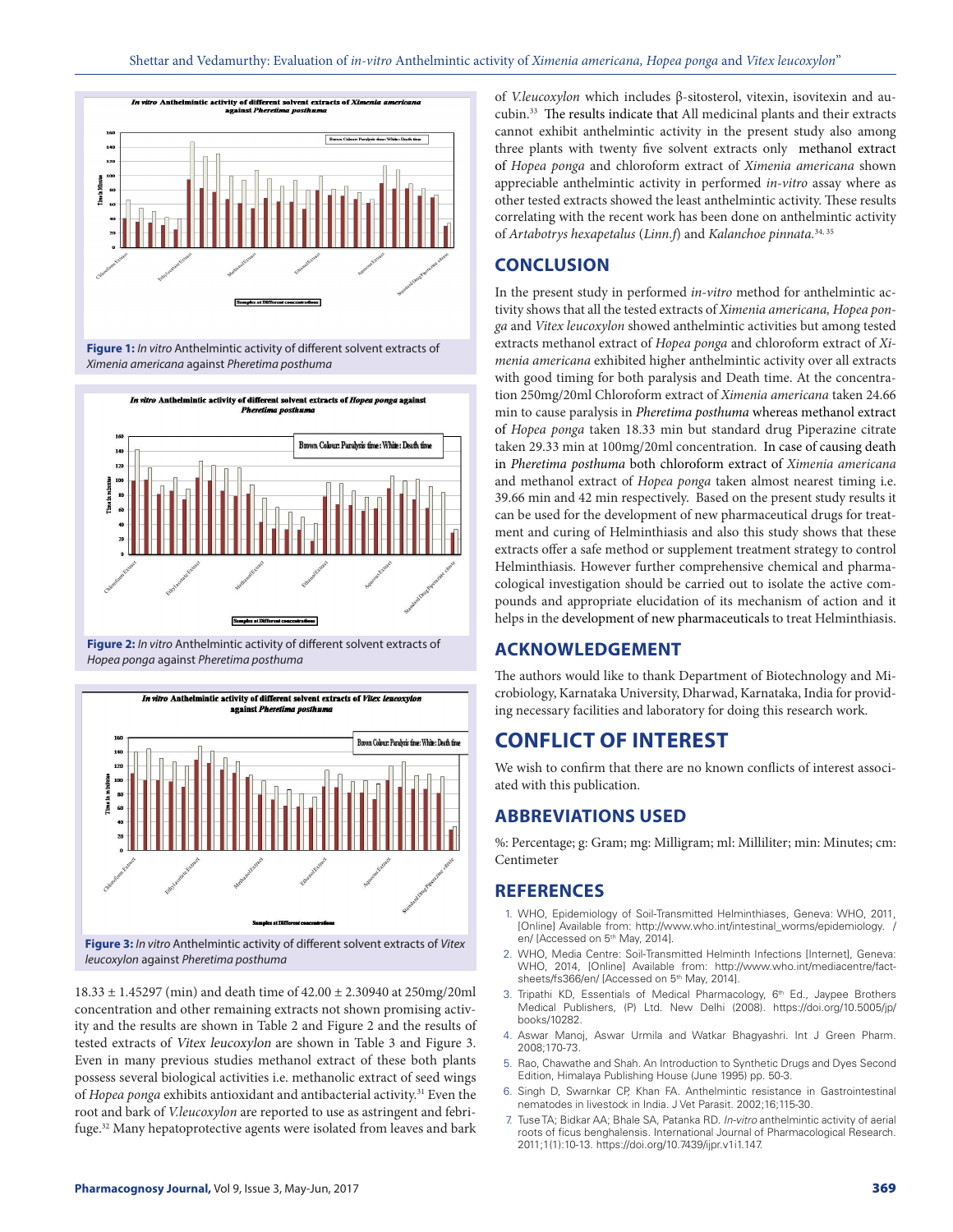- 8. Ali SS, Kasoju N, Luthra A, Singh A, Sharanabasava H, Sahu A, *et al*. Indian medicinal herbs as sources of antioxidants. Food Res Int. 2008;41(1):1-15. https:// doi.org/10.1016/j.foodres.2007.10.001.
- 9. Pham-Huy LA, He H, Huyc CP. Free radicals, antioxidants in disease and health. Int J Biomed Sci. 2008;4(2):89-96. PMid:23675073 PMCid:PMC3614697.
- 10. Nadkarni, AK. Indian Materia Medica. 3rd Ed. Popular Prakashan, Bombay, India.1954. PMid:13199797
- 11. Chopra RN, Nayyar SL, Chopra IC. Glossary of Indian Medicinal Plants.Council of Scientific and Industrial Research. 1956:160
- 12. Said M. Hamdard Pharmacopea of Eastern Medicine. Hamdard National Foundation, Karachi, Pakistan; 1969.
- 13. Akhtar, MS, Iqbal Z, Khan MN Lateef M, Anthelmintic activity of medicinal plants with particular reference to their use in animals in Indo-Pakistan subcontinent. Small Ruminants Res. 2000;38:99-107. https://doi.org/10.1016/S0921- 4488(00)00163-2
- 14. Cristina Voss, Ergul Eyol, Martin R, Berger. Unit of Toxicology and Chemotherapy, Deutsches Krebsforschungszentrum Heidelberg, E100, Im Neuenheimer Feld 280, 69120
- 15. Ogunyleye DS, Ibitoye SF. Studies of antimicrobial activity and chemical constituents of Ximenia americana. Tropical Journal Pharmacology Research. 2003;2:239-41.
- 16. Shiddamallayya N, Azra Y, Gopakumar K. Medico botanical survey parvatha kkuke subramanaya mangalore karnatak. Indian J Tradi Med. 2008;9(1):96-9.
- 17. Muralikrishnan H, Chandrashekar KR. Regeneration of Hopea ponga: influence of wing loading and viability of seeds. J Trop For Sci. 1997;10:58-65.
- 18. Shivaprasad PV, Vasanthraj BK, Chandrashekar KR. Dipterocarps of the Western Ghats of Karnataka. Indian J Forest. 1999;9:201-6.
- 19. Chanda YR. The wealth of India:A dictionary of Indian Raw materials and Industrial products; Publication and Information Directorate, CSIR, New Delhi. 1982: pp:520-1.
- 20. Makwana HG, Ravishankar B, Shukla VJ, Vijayan NP, Sasikala CK, Saraswathy VN and Bhatt SV. General pharmacology of Vitex leucoxylon linn leaves. Indian J Physiol Pharmacol. 1994;38:95-100. PMid:8063369.
- 21. Sarma SP, Aithal KS, Srinivasan KK, Udupa AL, Kumar V, Kulkarni DR and Rajagopal, PK. Anti-inflammatory and wound healing activities of the crude alcoholic extract and flavonoids of Vitex leucoxylon. Fitoterapia. 1990;61(3):263-5.
- 22. Thorn GW, Adams RD, Braunwald E, Isselbacher KJ and Petersdrof RG. Harrison's Principles of Internal Medicine. In: Mcgraw Hill Co., New York: 1977;1088‐9. PMCid:PMC2441402.
- 23. Vigar Z. Atlas of Medical Parasitology. In: 2<sup>nd</sup> ed. P.G. Publishing House, Singapore: 1984;216‐7.
- 24. Dash GK, Suresh P, Kar DM, Ganpaty S, Panda SB. Evaluation of Evolvulus alsinoids Linn for anthelmintic and antimicrobial activities. J. Nat. Rem. 2002;2:182-5.
- 25. Tambe VD, Nirmal SA, Jadhav RS, Ghogare PB and Bhalke RD. Anthelmintic activity of Wedelia trilobata leaves. Indian J. Nat. Prod. 2006;22:27-9.
- 26. Asolkar LV, Kakkar KK, Chakre OJ. Second supplement to Glossary of Indian Medicinal Plants with Active Principles. CSIR Publication. New Delhi.1992, 61.
- 27. Kritikar KR, Basu LM. Indian Medicinal plants.2000;841-3.
- 28. Dhandapani S, Vijayakumar R, Senthilkumar R, Nalini N. Hypolipidemic effect of Cuminum cyminum on alloxan-induced diabetic rats. Pharmacol Res. 2002;46(3):251-5. https://doi.org/10.1016/S1043-6618(02)00131-7.
- 29. Maikai VA, Nok AJ, Alawa C. *In vitro* anti-trypanosomal activity of aqueous and methanolic crude extract of stem bark of Ximenia americana on Trypanosoma congolense. Africa journal of Biotechnology. 2008;2(3):55-8.
- 30. Arun KS, Kotresha K, Kaliwal BB, Vedamurthy AB. Evaluation of *in vitro* antioxidant and anti-inflammatory activities of Ximenia americana extracts Asian Pac J Trop Dis. 2015;5(11):918-23.
- 31. Sukesh Syed Hidayath, Haneef M, Arunkumar K, Chandrashekar KR. Phytochemical evaluation, antioxidant and antibacterial activity of seed wings of Hopea ponga (Dennst). Mabberly. Int J Pharm Pharm Sci. 2011;4(8):2593-5.
- 32. Meena R, Santhana Kumar G, Asir Selin, Kumar R. Ethnomedicinal shrubs of Marunduvalmalai, western Ghats, Tamilnadu, India. J Basic Applied Bio. 2009;3(1&2):67-70.
- 33. Rao RVK, Satyanarayana T and Jena R. Phytochemical studies on Vitex leucoxylon L. Indian Drugs. 1997;34(1):50-1.
- 34. Vasundhara M, Karthik YP, Anjali KR, Chithra C, Gupta P, Roopa C. Absence of anthelmintic activity of hydroalcoholic leaf extracts of Artabotrys hexapetalus (Linn.f). J Pharm Negative Results. 2014;5(1):1-3. https://doi.org/10.4103/0976- 9234.136770.
- 35. Phatak RS. Lack of anthelmintic activity of Kalanchoe pinnata fresh leaves. J Pharm Negative Results. 2016;7(1):21-4. https://doi.org/10.4103/0976- 9234.177056.